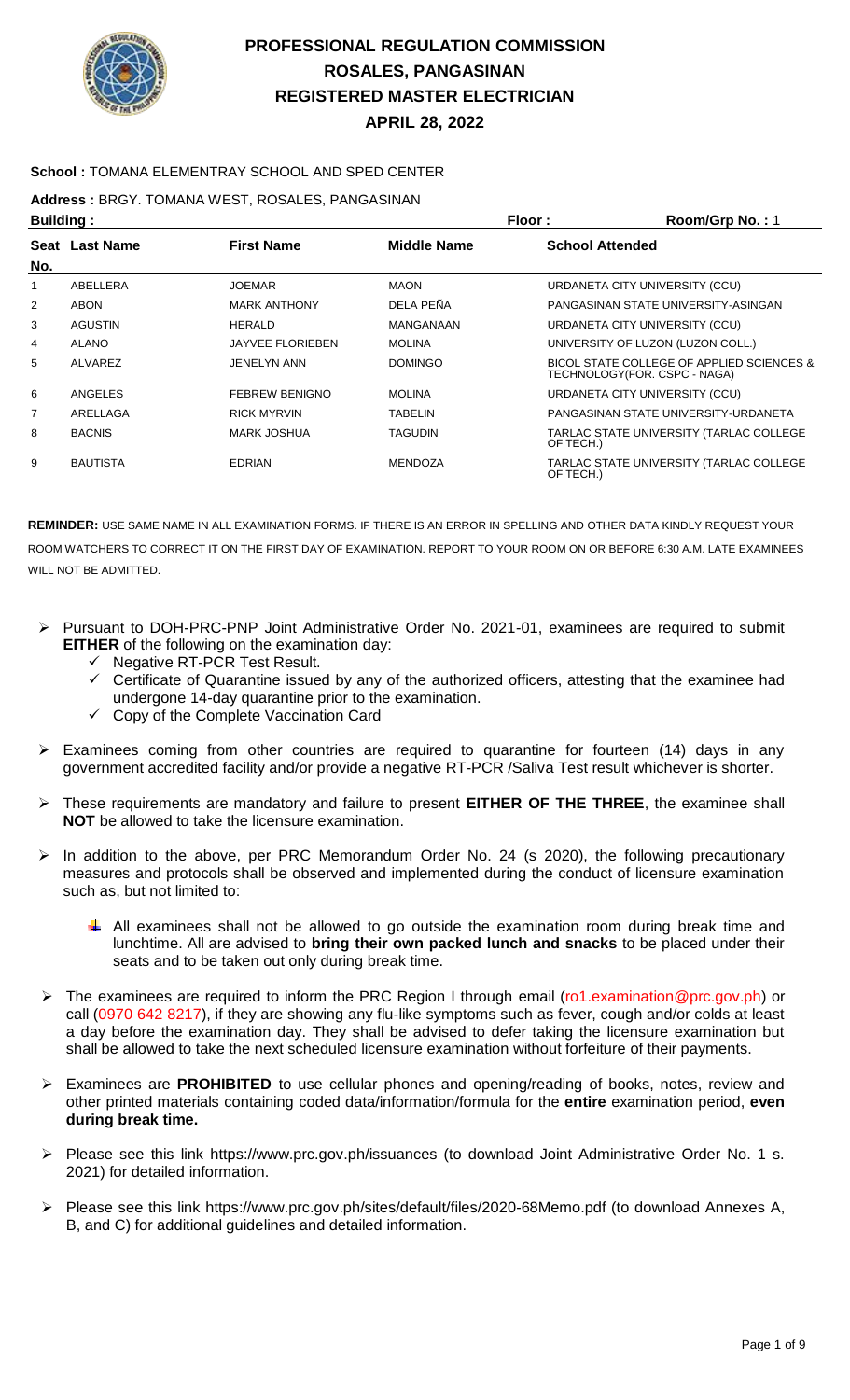

### **School :** TOMANA ELEMENTRAY SCHOOL AND SPED CENTER

**Address :** BRGY. TOMANA WEST, ROSALES, PANGASINAN

| <b>Building:</b> |                   |                     | Floor:             | Room/Grp No.: 2                                                             |
|------------------|-------------------|---------------------|--------------------|-----------------------------------------------------------------------------|
|                  | Seat Last Name    | <b>First Name</b>   | <b>Middle Name</b> | <b>School Attended</b>                                                      |
| No.              |                   |                     |                    |                                                                             |
| 1                | <b>BELISARIO</b>  | <b>NICOLE</b>       | DE GUZMAN          | PANGASINAN STATE UNIVERSITY-URDANETA                                        |
| 2                | <b>BERNARDINO</b> | <b>STEVEN JOHN</b>  | <b>SISON</b>       | UNIVERSITY OF LUZON (LUZON COLL.)                                           |
| 3                | <b>BOCO</b>       | <b>GERARD IAN</b>   | <b>NICOLAS</b>     | PANPACIFIC UNIVERSITY INC. (FOR. PANPACIFIC<br>UNIVERSITY NORTH PHILIPPINES |
| 4                | <b>BUCOG</b>      | <b>BENJIE</b>       | <b>MANAOIS</b>     | TECHNOLOGICAL UNIVERSITY OF THE<br>PHILIPPINES-MANILA                       |
| 5                | <b>BUTARDO</b>    | <b>NOLI</b>         | <b>FERNANDEZ</b>   | UNIVERSITY OF LUZON (LUZON COLL.)                                           |
| 6                | <b>CANEN</b>      | <b>CHRISTIAN ED</b> | <b>PABAIRA</b>     | URDANETA CITY UNIVERSITY (CCU)                                              |
| 7                | <b>CAPINPIN</b>   | <b>JEDIDIAH</b>     | ABELLERA           | URDANETA CITY UNIVERSITY (CCU)                                              |
| 8                | <b>CLAUDIO</b>    | <b>PATRIX</b>       | <b>SOLOMON</b>     | UNIVERSITY OF LUZON (LUZON COLL.)                                           |
|                  |                   |                     |                    |                                                                             |

- Pursuant to DOH-PRC-PNP Joint Administrative Order No. 2021-01, examinees are required to submit **EITHER** of the following on the examination day:
	- Negative RT-PCR Test Result.
	- Certificate of Quarantine issued by any of the authorized officers, attesting that the examinee had undergone 14-day quarantine prior to the examination.
	- Copy of the Complete Vaccination Card
- Examinees coming from other countries are required to quarantine for fourteen (14) days in any government accredited facility and/or provide a negative RT-PCR /Saliva Test result whichever is shorter.
- These requirements are mandatory and failure to present **EITHER OF THE THREE**, the examinee shall **NOT** be allowed to take the licensure examination.
- $\triangleright$  In addition to the above, per PRC Memorandum Order No. 24 (s 2020), the following precautionary measures and protocols shall be observed and implemented during the conduct of licensure examination such as, but not limited to:
	- All examinees shall not be allowed to go outside the examination room during break time and lunchtime. All are advised to **bring their own packed lunch and snacks** to be placed under their seats and to be taken out only during break time.
- ▶ The examinees are required to inform the PRC Region I through email (ro1.examination@prc.gov.ph) or call (0970 642 8217), if they are showing any flu-like symptoms such as fever, cough and/or colds at least a day before the examination day. They shall be advised to defer taking the licensure examination but shall be allowed to take the next scheduled licensure examination without forfeiture of their payments.
- Examinees are **PROHIBITED** to use cellular phones and opening/reading of books, notes, review and other printed materials containing coded data/information/formula for the **entire** examination period, **even during break time.**
- Please see this link https://www.prc.gov.ph/issuances (to download Joint Administrative Order No. 1 s. 2021) for detailed information.
- Please see this link https://www.prc.gov.ph/sites/default/files/2020-68Memo.pdf (to download Annexes A, B, and C) for additional guidelines and detailed information.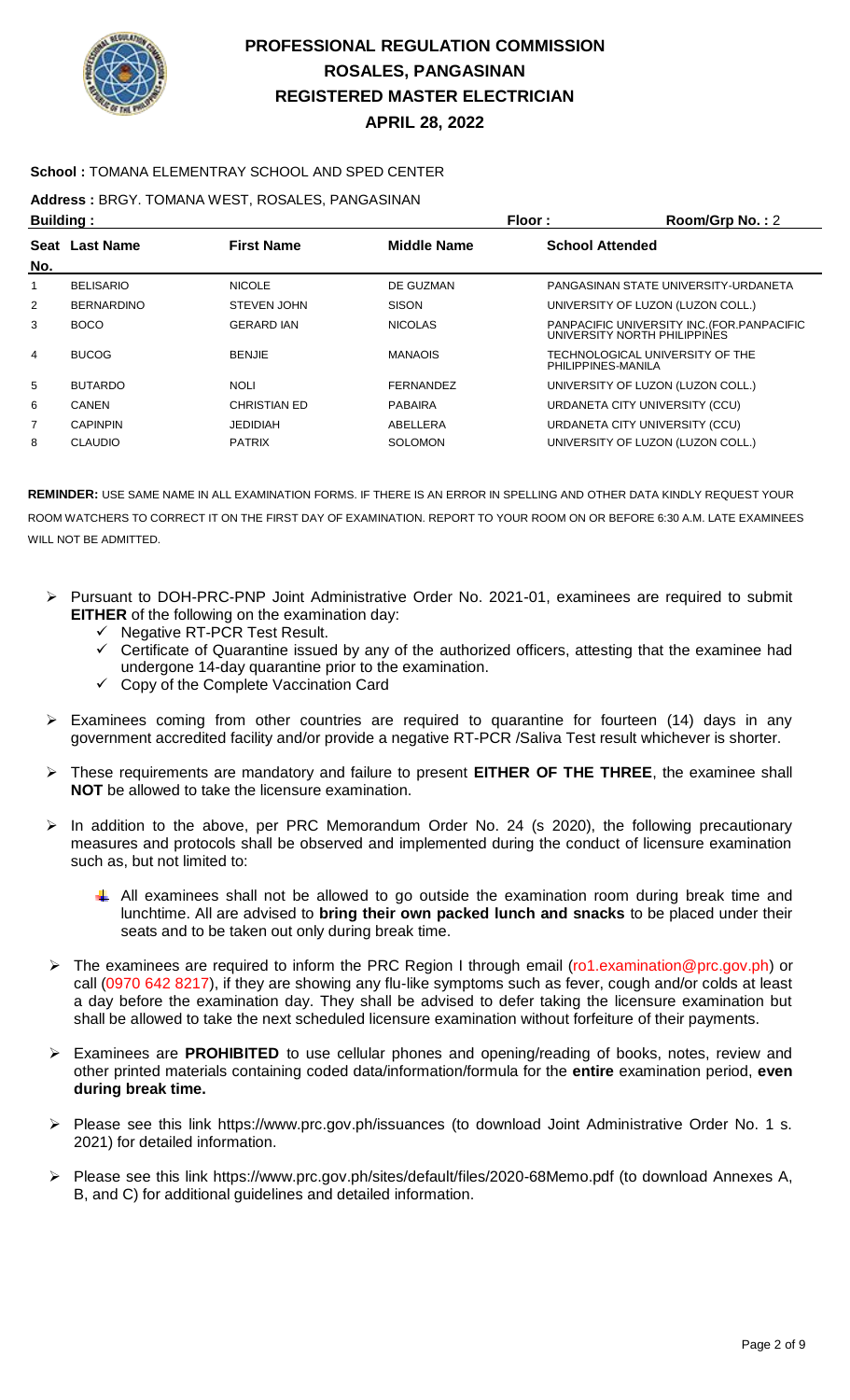

#### **School :** TOMANA ELEMENTRAY SCHOOL AND SPED CENTER

**Address :** BRGY. TOMANA WEST, ROSALES, PANGASINAN

| <b>Building:</b> |                  |                     | Floor:              | Room/Grp No.: 3                                               |
|------------------|------------------|---------------------|---------------------|---------------------------------------------------------------|
|                  | Seat Last Name   | <b>First Name</b>   | Middle Name         | <b>School Attended</b>                                        |
| No.              |                  |                     |                     |                                                               |
| 1                | <b>CLAVEL</b>    | <b>CENDRICK</b>     | <b>BUENAVENTURA</b> | URDANETA CITY UNIVERSITY (CCU)                                |
| 2                | <b>COQUIA</b>    | <b>ROMMEL</b>       | <b>BAUTISTA</b>     | UNIVERSITY OF LUZON (LUZON COLL.)                             |
| 3                | <b>CUNANAN</b>   | <b>RICO</b>         | <b>GARCIA</b>       | NUEVA ECIJA UNIVERSITY OF SCIENCE &<br>TECHNOLOGY-CABANATUAN) |
| 4                | <b>DAYAN</b>     | VINCENT JUDE        | ALAYZA              | TARLAC STATE UNIVERSITY (TARLAC COLLEGE<br>OF TECH.)          |
| 5                | DELA CRUZ        | <b>JEZREAL ANNE</b> | <b>NIEVES</b>       | URDANETA CITY UNIVERSITY (CCU)                                |
| 6                | <b>DELA CRUZ</b> | <b>REYMART</b>      | <b>AVILA</b>        | SECONDARY SCHOOL                                              |
| 7                | <b>DELA ROSA</b> | <b>PATRICK JOHN</b> | <b>MABALOT</b>      | URDANETA CITY UNIVERSITY (CCU)                                |
| 8                | <b>DUMLAO</b>    | <b>JOMAR</b>        | <b>MANZANO</b>      | URDANETA CITY UNIVERSITY (CCU)                                |
|                  |                  |                     |                     |                                                               |

- Pursuant to DOH-PRC-PNP Joint Administrative Order No. 2021-01, examinees are required to submit **EITHER** of the following on the examination day:
	- $\checkmark$  Negative RT-PCR Test Result.
	- $\checkmark$  Certificate of Quarantine issued by any of the authorized officers, attesting that the examinee had undergone 14-day quarantine prior to the examination.
	- Copy of the Complete Vaccination Card
- $\triangleright$  Examinees coming from other countries are required to quarantine for fourteen (14) days in any government accredited facility and/or provide a negative RT-PCR /Saliva Test result whichever is shorter.
- These requirements are mandatory and failure to present **EITHER OF THE THREE**, the examinee shall **NOT** be allowed to take the licensure examination.
- $\triangleright$  In addition to the above, per PRC Memorandum Order No. 24 (s 2020), the following precautionary measures and protocols shall be observed and implemented during the conduct of licensure examination such as, but not limited to:
	- All examinees shall not be allowed to go outside the examination room during break time and lunchtime. All are advised to **bring their own packed lunch and snacks** to be placed under their seats and to be taken out only during break time.
- ▶ The examinees are required to inform the PRC Region I through email (ro1.examination@prc.gov.ph) or call (0970 642 8217), if they are showing any flu-like symptoms such as fever, cough and/or colds at least a day before the examination day. They shall be advised to defer taking the licensure examination but shall be allowed to take the next scheduled licensure examination without forfeiture of their payments.
- Examinees are **PROHIBITED** to use cellular phones and opening/reading of books, notes, review and other printed materials containing coded data/information/formula for the **entire** examination period, **even during break time.**
- Please see this link https://www.prc.gov.ph/issuances (to download Joint Administrative Order No. 1 s. 2021) for detailed information.
- Please see this link https://www.prc.gov.ph/sites/default/files/2020-68Memo.pdf (to download Annexes A, B, and C) for additional guidelines and detailed information.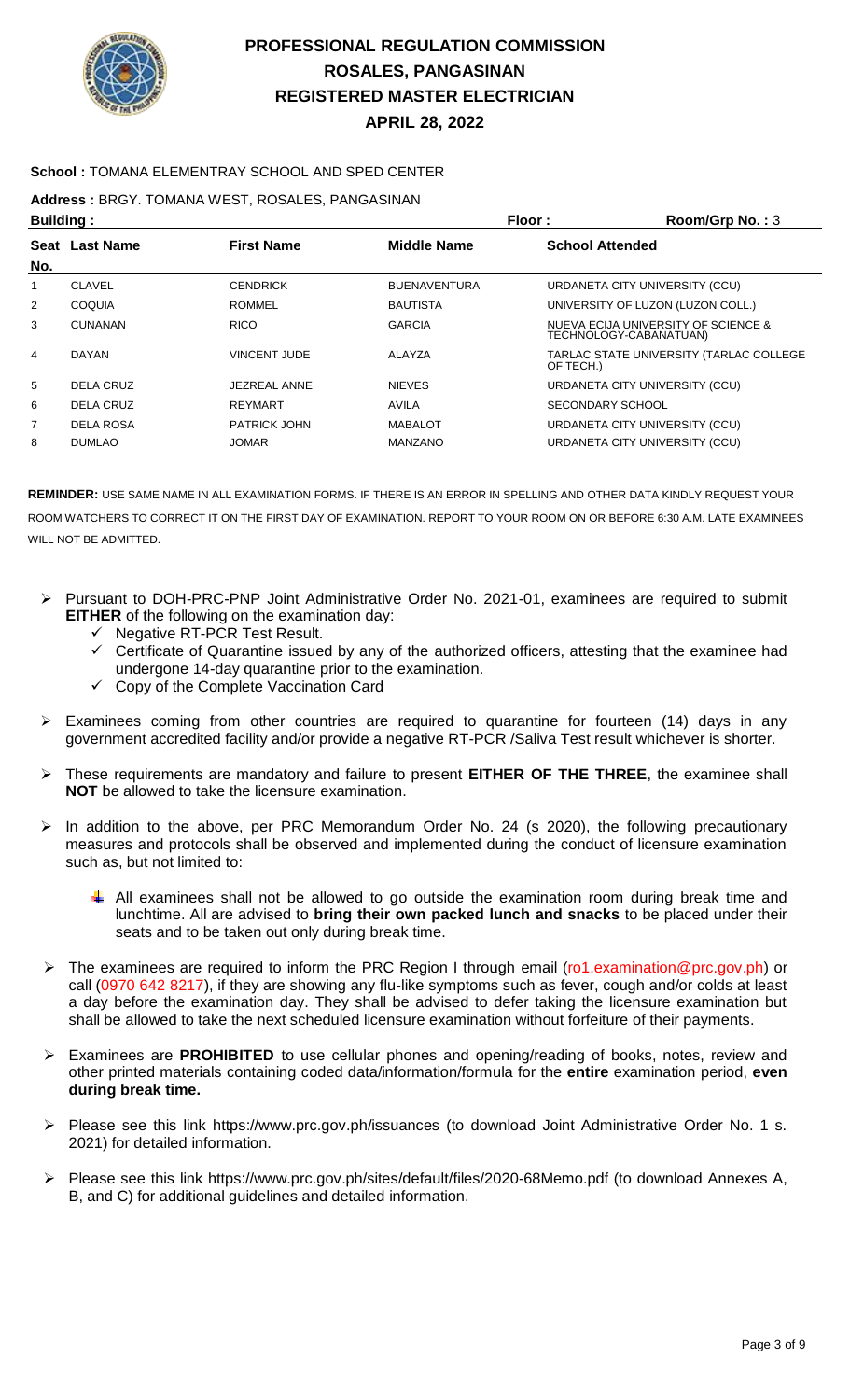

#### **School :** TOMANA ELEMENTRAY SCHOOL AND SPED CENTER

**Address :** BRGY. TOMANA WEST, ROSALES, PANGASINAN

| <b>Building:</b> |                  |                     | Floor:             | Room/Grp No.: 4                                                             |
|------------------|------------------|---------------------|--------------------|-----------------------------------------------------------------------------|
|                  | Seat Last Name   | <b>First Name</b>   | <b>Middle Name</b> | <b>School Attended</b>                                                      |
| No.              |                  |                     |                    |                                                                             |
|                  | <b>ENRIQUEZ</b>  | <b>ERIC</b>         | <b>BORJA</b>       | UNIVERSITY OF LUZON (LUZON COLL.)                                           |
| 2                | <b>ESPINOSA</b>  | <b>VINCENT</b>      | LABASAN            | TARLAC STATE UNIVERSITY (TARLAC COLLEGE<br>OF TECH.)                        |
| 3                | <b>ESTRADA</b>   | JUNNEL              | <b>MURCIA</b>      | VIRGEN MILAGROSA UNIVERSITY FOUNDATION                                      |
| 4                | <b>FERNANDEZ</b> | <b>BUTCH</b>        | <b>ESTRADA</b>     | COLEGIO DE DAGUPAN (for.COMPUTRONIX COLL)                                   |
| 5                | <b>FERNANDEZ</b> | <b>RICHARD</b>      | <b>DELOS REYES</b> | PANPACIFIC UNIVERSITY INC. (FOR. PANPACIFIC<br>UNIVERSITY NORTH PHILIPPINES |
| 6                | <b>FRIALDE</b>   | <b>MARK ANTHONY</b> | <b>ZULUETA</b>     | COLEGIO DE DAGUPAN (for.COMPUTRONIX COLL)                                   |
| $\overline{7}$   | GANNOD           | <b>RONIE</b>        | <b>BERGONIO</b>    | TARLAC STATE UNIVERSITY (TARLAC COLLEGE<br>OF TECH.)                        |
| 8                | <b>GARIN</b>     | <b>BRYAN</b>        | <b>SORIANO</b>     | <b>VOCATIONAL SCHOOL</b>                                                    |
|                  |                  |                     |                    |                                                                             |

- Pursuant to DOH-PRC-PNP Joint Administrative Order No. 2021-01, examinees are required to submit **EITHER** of the following on the examination day:
	- $\checkmark$  Negative RT-PCR Test Result.
	- $\checkmark$  Certificate of Quarantine issued by any of the authorized officers, attesting that the examinee had undergone 14-day quarantine prior to the examination.
	- $\checkmark$  Copy of the Complete Vaccination Card
- $\triangleright$  Examinees coming from other countries are required to quarantine for fourteen (14) days in any government accredited facility and/or provide a negative RT-PCR /Saliva Test result whichever is shorter.
- These requirements are mandatory and failure to present **EITHER OF THE THREE**, the examinee shall **NOT** be allowed to take the licensure examination.
- In addition to the above, per PRC Memorandum Order No. 24 (s 2020), the following precautionary measures and protocols shall be observed and implemented during the conduct of licensure examination such as, but not limited to:
	- All examinees shall not be allowed to go outside the examination room during break time and lunchtime. All are advised to **bring their own packed lunch and snacks** to be placed under their seats and to be taken out only during break time.
- ▶ The examinees are required to inform the PRC Region I through email (ro1.examination@prc.gov.ph) or call (0970 642 8217), if they are showing any flu-like symptoms such as fever, cough and/or colds at least a day before the examination day. They shall be advised to defer taking the licensure examination but shall be allowed to take the next scheduled licensure examination without forfeiture of their payments.
- Examinees are **PROHIBITED** to use cellular phones and opening/reading of books, notes, review and other printed materials containing coded data/information/formula for the **entire** examination period, **even during break time.**
- Please see this link https://www.prc.gov.ph/issuances (to download Joint Administrative Order No. 1 s. 2021) for detailed information.
- Please see this link https://www.prc.gov.ph/sites/default/files/2020-68Memo.pdf (to download Annexes A, B, and C) for additional guidelines and detailed information.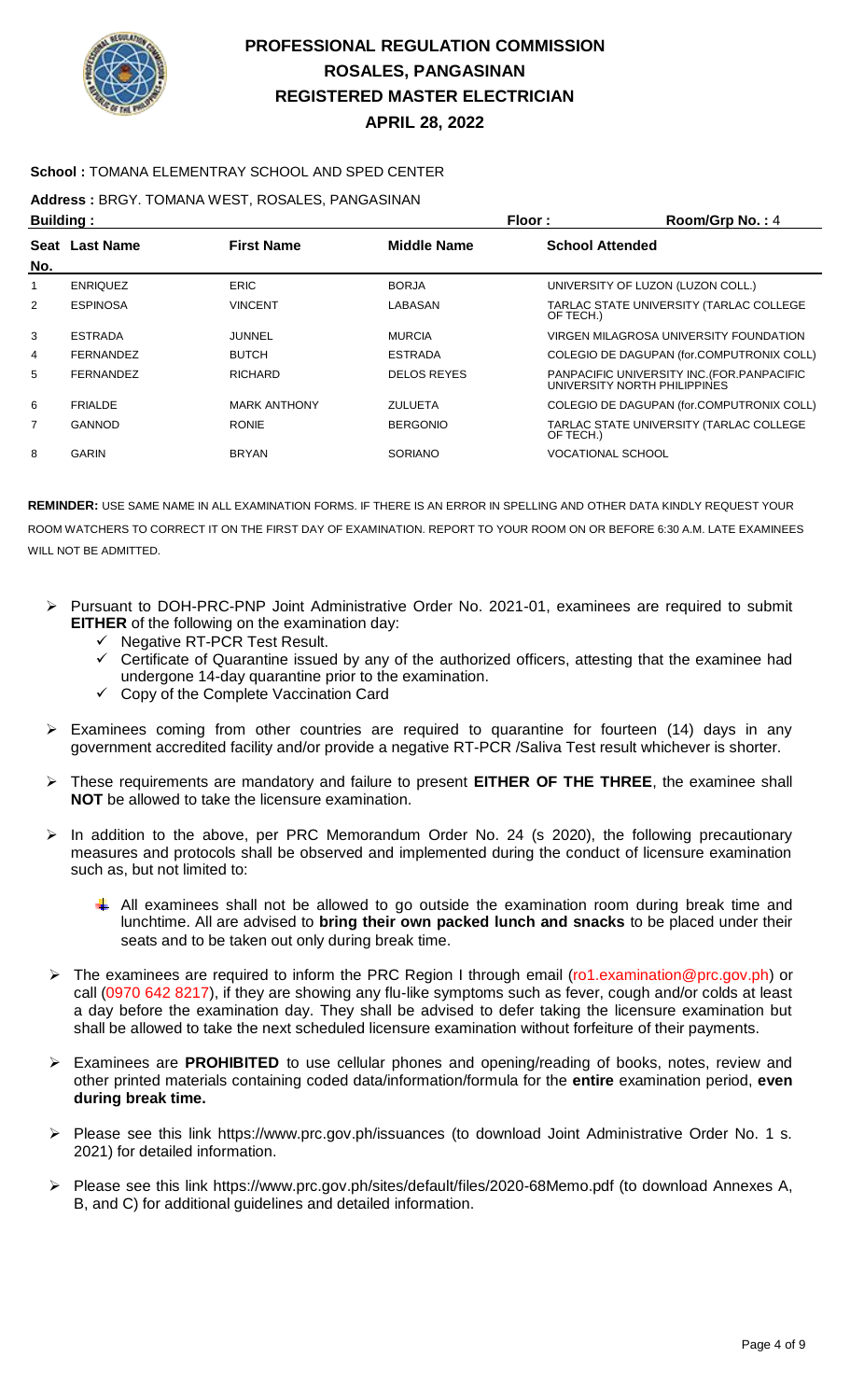

### **School :** TOMANA ELEMENTRAY SCHOOL AND SPED CENTER

**Address :** BRGY. TOMANA WEST, ROSALES, PANGASINAN

| <b>Building:</b> |                 |                     | Floor:          | Room/Grp No.: $5$                                             |
|------------------|-----------------|---------------------|-----------------|---------------------------------------------------------------|
| No.              | Seat Last Name  | <b>First Name</b>   | Middle Name     | <b>School Attended</b>                                        |
|                  | <b>GREGORIO</b> | <b>RANIER</b>       | <b>LOZANO</b>   | NUEVA ECIJA UNIVERSITY OF SCIENCE &<br>TECHNOLOGY-CABANATUAN) |
| 2                | <b>INFANTE</b>  | TIRSO JR            | <b>BALBIRAN</b> | VIRGEN MILAGROSA UNIVERSITY FOUNDATION                        |
| 3                | <b>JIMENEZ</b>  | <b>JOEL</b>         | <b>SERAIN</b>   | URDANETA CITY UNIVERSITY (CCU)                                |
| 4                | LLUSALA         | <b>GEDEMAR</b>      | <b>REYES</b>    | PANGASINAN STATE UNIVERSITY-URDANETA                          |
| 5                | LOPEZ           | <b>MERCURY JANE</b> | CORTEZ          | SAINT LOUIS UNIVERSITY                                        |
| 6                | <b>MAPALO</b>   | <b>JULIUS</b>       | <b>COJOTAN</b>  | PANGASINAN STATE UNIVERSITY-URDANETA                          |
| $\overline{7}$   | <b>MEDINA</b>   | REY JOHN            | <b>RUAR</b>     | URDANETA CITY UNIVERSITY (CCU)                                |
| 8                | MERKA           | <b>KAISER KERES</b> | <b>COMON</b>    | SURIGAO STATE COLLEGE OF TECHNOLOGY-<br><b>MAIN CAMPUS</b>    |

- Pursuant to DOH-PRC-PNP Joint Administrative Order No. 2021-01, examinees are required to submit **EITHER** of the following on the examination day:
	- Negative RT-PCR Test Result.
	- Certificate of Quarantine issued by any of the authorized officers, attesting that the examinee had undergone 14-day quarantine prior to the examination.
	- Copy of the Complete Vaccination Card
- $\triangleright$  Examinees coming from other countries are required to quarantine for fourteen (14) days in any government accredited facility and/or provide a negative RT-PCR /Saliva Test result whichever is shorter.
- These requirements are mandatory and failure to present **EITHER OF THE THREE**, the examinee shall **NOT** be allowed to take the licensure examination.
- $\triangleright$  In addition to the above, per PRC Memorandum Order No. 24 (s 2020), the following precautionary measures and protocols shall be observed and implemented during the conduct of licensure examination such as, but not limited to:
	- $\downarrow$  All examinees shall not be allowed to go outside the examination room during break time and lunchtime. All are advised to **bring their own packed lunch and snacks** to be placed under their seats and to be taken out only during break time.
- $\triangleright$  The examinees are required to inform the PRC Region I through email (ro1.examination@prc.gov.ph) or call (0970 642 8217), if they are showing any flu-like symptoms such as fever, cough and/or colds at least a day before the examination day. They shall be advised to defer taking the licensure examination but shall be allowed to take the next scheduled licensure examination without forfeiture of their payments.
- Examinees are **PROHIBITED** to use cellular phones and opening/reading of books, notes, review and other printed materials containing coded data/information/formula for the **entire** examination period, **even during break time.**
- Please see this link https://www.prc.gov.ph/issuances (to download Joint Administrative Order No. 1 s. 2021) for detailed information.
- Please see this link https://www.prc.gov.ph/sites/default/files/2020-68Memo.pdf (to download Annexes A, B, and C) for additional guidelines and detailed information.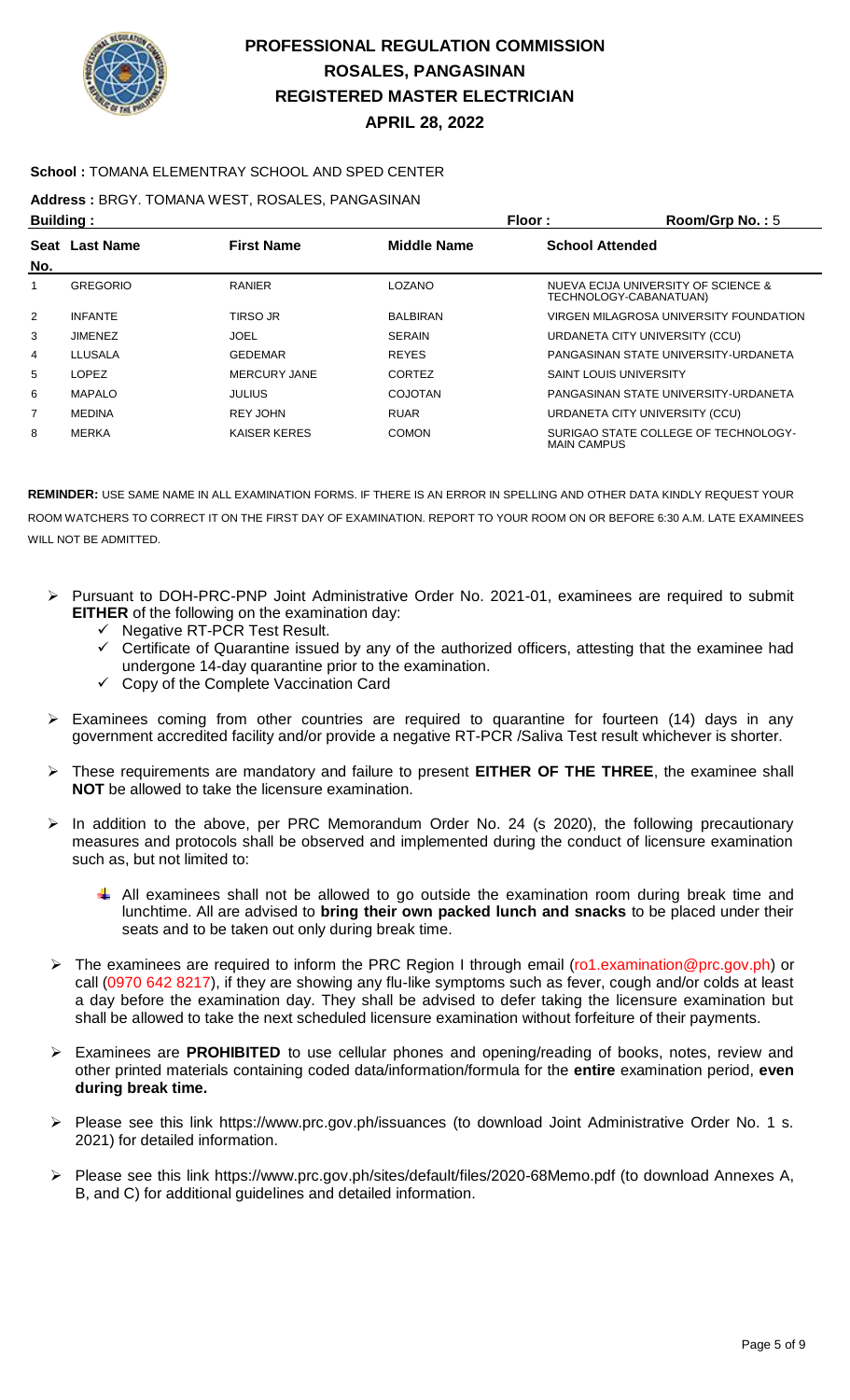

### **School :** TOMANA ELEMENTRAY SCHOOL AND SPED CENTER

**Address :** BRGY. TOMANA WEST, ROSALES, PANGASINAN

| <b>Building:</b> |                  |                      | Floor:              | Room/Grp No.: 6                                        |
|------------------|------------------|----------------------|---------------------|--------------------------------------------------------|
|                  | Seat Last Name   | <b>First Name</b>    | <b>Middle Name</b>  | <b>School Attended</b>                                 |
| No.              |                  |                      |                     |                                                        |
|                  | <b>NATIVIDAD</b> | <b>MARK JOMELLE</b>  | <b>ORDOÑA</b>       | TARLAC STATE UNIVERSITY (TARLAC COLLEGE<br>OF TECH.)   |
| 2                | <b>OCOM</b>      | <b>ARIEL</b>         | <b>NAIPES</b>       | URDANETA CITY UNIVERSITY (CCU)                         |
| 3                | <b>OLIGARIO</b>  | RACHEL JOY           | <b>PACURSA</b>      | URDANETA CITY UNIVERSITY (CCU)                         |
| 4                | <b>ORDONIO</b>   | <b>ALDRINE</b>       | <b>SORIANO</b>      | UNIVERSITY OF PANGASINAN                               |
| 5                | <b>ORIS</b>      | <b>REYNALDO</b>      | CARRERA             | PANGASINAN STATE UNIVERSITY-LINGAYEN                   |
| 6                | <b>PADER</b>     | <b>JONATHAN</b>      | <b>BAYENG</b>       | URDANETA CITY UNIVERSITY (CCU)                         |
| 7                | <b>PADUA</b>     | <b>PHILIP CAESAR</b> | <b>PALISOC</b>      | PHILIPPINE COLLEGE OF SCIENCE &<br>TECHNOLOGY-CALASIAO |
| 8                | PAGALING         | <b>MARVIN</b>        | <b>MACADANGDANG</b> | TARLAC STATE UNIVERSITY (TARLAC COLLEGE<br>OF TECH.)   |

- Pursuant to DOH-PRC-PNP Joint Administrative Order No. 2021-01, examinees are required to submit **EITHER** of the following on the examination day:
	- $\checkmark$  Negative RT-PCR Test Result.
	- $\checkmark$  Certificate of Quarantine issued by any of the authorized officers, attesting that the examinee had undergone 14-day quarantine prior to the examination.
	- $\checkmark$  Copy of the Complete Vaccination Card
- $\triangleright$  Examinees coming from other countries are required to quarantine for fourteen (14) days in any government accredited facility and/or provide a negative RT-PCR /Saliva Test result whichever is shorter.
- These requirements are mandatory and failure to present **EITHER OF THE THREE**, the examinee shall **NOT** be allowed to take the licensure examination.
- In addition to the above, per PRC Memorandum Order No. 24 (s 2020), the following precautionary measures and protocols shall be observed and implemented during the conduct of licensure examination such as, but not limited to:
	- $\downarrow$  All examinees shall not be allowed to go outside the examination room during break time and lunchtime. All are advised to **bring their own packed lunch and snacks** to be placed under their seats and to be taken out only during break time.
- The examinees are required to inform the PRC Region I through email (ro1.examination@prc.gov.ph) or call (0970 642 8217), if they are showing any flu-like symptoms such as fever, cough and/or colds at least a day before the examination day. They shall be advised to defer taking the licensure examination but shall be allowed to take the next scheduled licensure examination without forfeiture of their payments.
- Examinees are **PROHIBITED** to use cellular phones and opening/reading of books, notes, review and other printed materials containing coded data/information/formula for the **entire** examination period, **even during break time.**
- Please see this link https://www.prc.gov.ph/issuances (to download Joint Administrative Order No. 1 s. 2021) for detailed information.
- Please see this link https://www.prc.gov.ph/sites/default/files/2020-68Memo.pdf (to download Annexes A, B, and C) for additional guidelines and detailed information.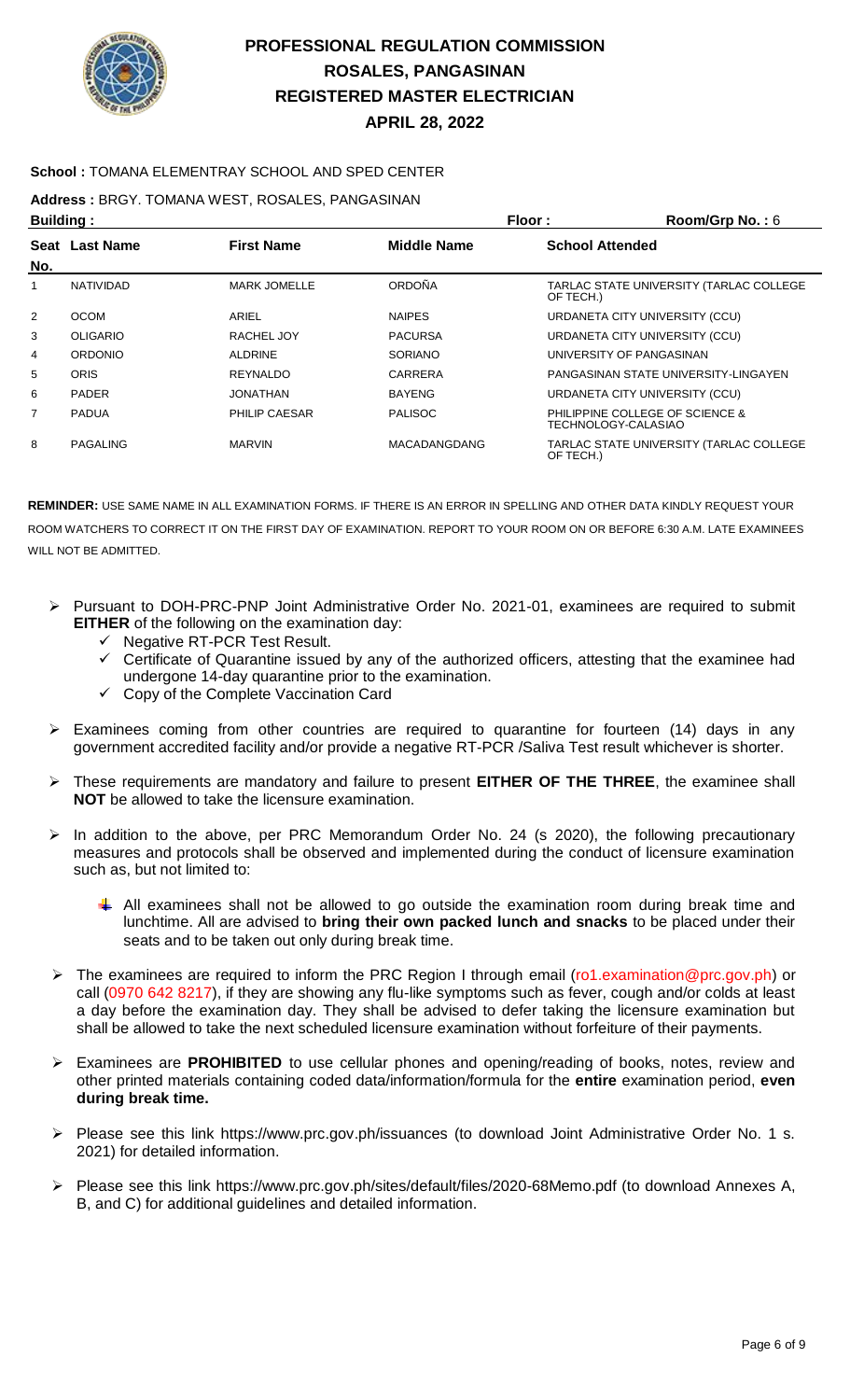

### **School :** TOMANA ELEMENTRAY SCHOOL AND SPED CENTER

**Address :** BRGY. TOMANA WEST, ROSALES, PANGASINAN

| <b>Building:</b> |                 |                    | Floor:             | Room/Grp No.: 7                                                             |
|------------------|-----------------|--------------------|--------------------|-----------------------------------------------------------------------------|
| No.              | Seat Last Name  | <b>First Name</b>  | <b>Middle Name</b> | <b>School Attended</b>                                                      |
| 1                | <b>PANLICAN</b> | <b>KIM ISMAEL</b>  | <b>BRIONES</b>     | TARLAC STATE UNIVERSITY (TARLAC COLLEGE<br>OF TECH.)                        |
| 2                | PASAG           | ANDREW             | <b>CALIMLIM</b>    | PANPACIFIC UNIVERSITY INC. (FOR. PANPACIFIC<br>UNIVERSITY NORTH PHILIPPINES |
| 3                | <b>PASCUA</b>   | <b>JOVERT</b>      | CAYABAN            | URDANETA CITY UNIVERSITY (CCU)                                              |
| 4                | <b>PASCUAL</b>  | <b>RONILO</b>      | <b>GATCHALIAN</b>  | URDANETA CITY UNIVERSITY (CCU)                                              |
| 5                | <b>PASIG</b>    | <b>CHRISTIAN</b>   | <b>DAVID</b>       | URDANETA CITY UNIVERSITY (CCU)                                              |
| 6                | <b>PAVO</b>     | <b>RYAN</b>        | <b>FRIAS</b>       | URDANETA CITY UNIVERSITY (CCU)                                              |
| 7                | <b>PECSON</b>   | <b>ELLAINE JOY</b> | DE GUZMAN          | TARLAC STATE UNIVERSITY (TARLAC COLLEGE<br>OF TECH.)                        |
| 8                | <b>POSADAS</b>  | <b>BENSON JIRO</b> | <b>AQUINO</b>      | VIRGEN MILAGROSA UNIVERSITY FOUNDATION                                      |

- Pursuant to DOH-PRC-PNP Joint Administrative Order No. 2021-01, examinees are required to submit **EITHER** of the following on the examination day:
	- $\checkmark$  Negative RT-PCR Test Result.
	- $\checkmark$  Certificate of Quarantine issued by any of the authorized officers, attesting that the examinee had undergone 14-day quarantine prior to the examination.
	- $\checkmark$  Copy of the Complete Vaccination Card
- $\triangleright$  Examinees coming from other countries are required to quarantine for fourteen (14) days in any government accredited facility and/or provide a negative RT-PCR /Saliva Test result whichever is shorter.
- These requirements are mandatory and failure to present **EITHER OF THE THREE**, the examinee shall **NOT** be allowed to take the licensure examination.
- In addition to the above, per PRC Memorandum Order No. 24 (s 2020), the following precautionary measures and protocols shall be observed and implemented during the conduct of licensure examination such as, but not limited to:
	- $\ddot{+}$  All examinees shall not be allowed to go outside the examination room during break time and lunchtime. All are advised to **bring their own packed lunch and snacks** to be placed under their seats and to be taken out only during break time.
- ▶ The examinees are required to inform the PRC Region I through email (ro1.examination@prc.gov.ph) or call (0970 642 8217), if they are showing any flu-like symptoms such as fever, cough and/or colds at least a day before the examination day. They shall be advised to defer taking the licensure examination but shall be allowed to take the next scheduled licensure examination without forfeiture of their payments.
- Examinees are **PROHIBITED** to use cellular phones and opening/reading of books, notes, review and other printed materials containing coded data/information/formula for the **entire** examination period, **even during break time.**
- Please see this link https://www.prc.gov.ph/issuances (to download Joint Administrative Order No. 1 s. 2021) for detailed information.
- Please see this link https://www.prc.gov.ph/sites/default/files/2020-68Memo.pdf (to download Annexes A, B, and C) for additional guidelines and detailed information.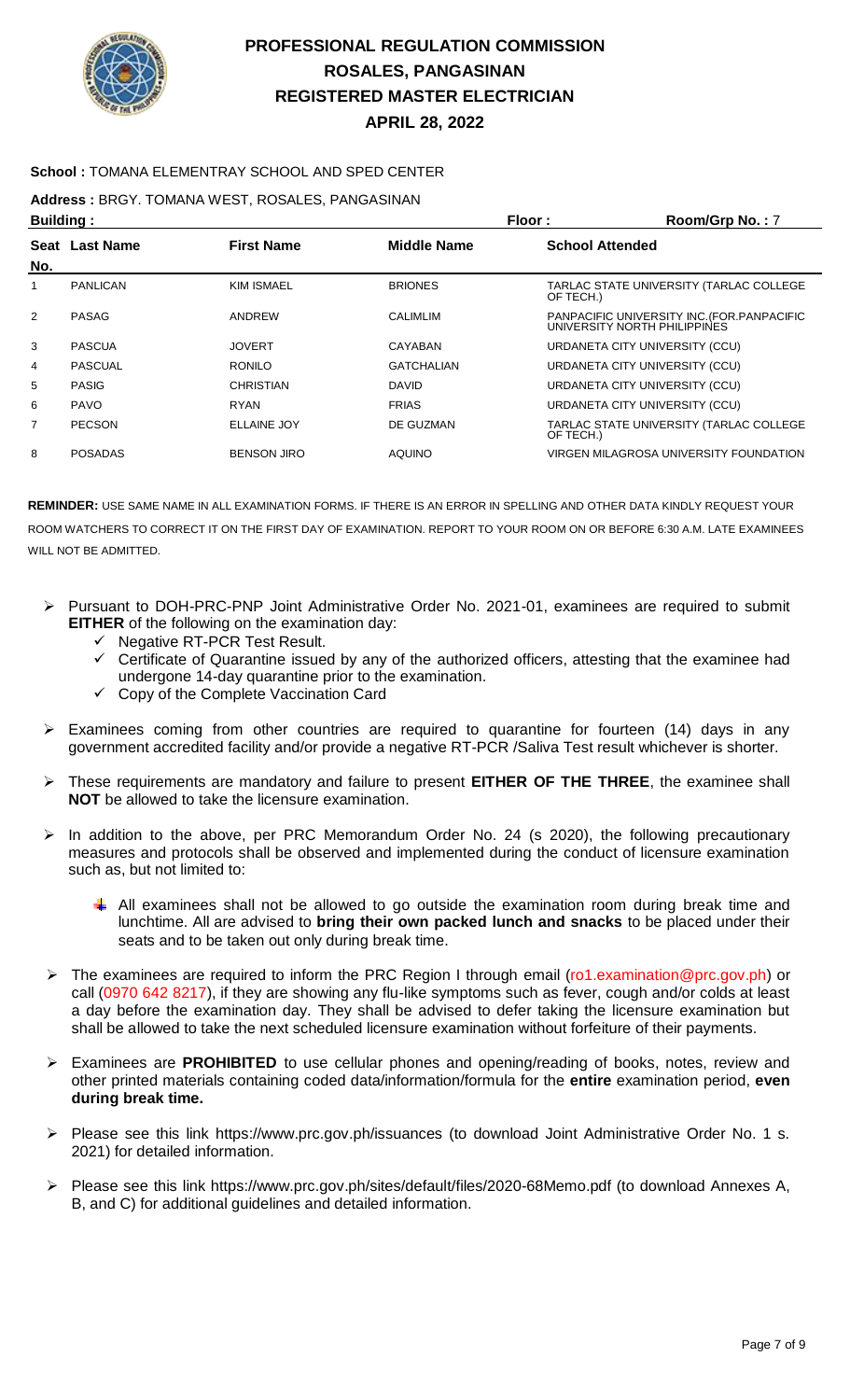

### **School :** TOMANA ELEMENTRAY SCHOOL AND SPED CENTER

### **Address :** BRGY. TOMANA WEST, ROSALES, PANGASINAN

| <b>Building:</b> |                 |                     |                    | Floor:<br>Room/Grp No.: 8                                                   |
|------------------|-----------------|---------------------|--------------------|-----------------------------------------------------------------------------|
| No.              | Seat Last Name  | <b>First Name</b>   | <b>Middle Name</b> | <b>School Attended</b>                                                      |
| 1                | <b>PRADO</b>    | <b>JOHN JAYRILL</b> | CARINO             | PANPACIFIC UNIVERSITY INC. (FOR. PANPACIFIC<br>UNIVERSITY NORTH PHILIPPINES |
| 2                | QUIROZ          | JED                 | <b>RAMOS</b>       | AMA COMPUTER COLLEGE-CABANATUAN CITY                                        |
| 3                | <b>RACCA</b>    | <b>CESARIO JR</b>   | GALLARDE           | CENTRAL INSTITUTE OF TECHNOLOGY-PANIQUI                                     |
| 4                | <b>RASCO</b>    | <b>REY JAYCE</b>    | <b>PAYOPAY</b>     | VIRGEN MILAGROSA UNIVERSITY FOUNDATION                                      |
| 5                | <b>REYES</b>    | <b>RICKY</b>        | <b>VIRAY</b>       | UNIVERSITY OF LUZON (LUZON COLL.)                                           |
| 6                | <b>SACOPON</b>  | JEMEL               | <b>SARTING</b>     | COLEGIO DE DAGUPAN (for.COMPUTRONIX COLL)                                   |
| $\overline{7}$   | <b>SANCHEZ</b>  | <b>CHITORINO</b>    | <b>SANTIAGO</b>    | UNIVERSITY OF PANGASINAN                                                    |
| 8                | <b>SANTIAGO</b> | NATHANIEL           | <b>MONTOYA</b>     | TARLAC STATE UNIVERSITY (TARLAC COLLEGE<br>OF TECH.)                        |

- Pursuant to DOH-PRC-PNP Joint Administrative Order No. 2021-01, examinees are required to submit **EITHER** of the following on the examination day:
	- ← Negative RT-PCR Test Result.<br>← Certificate of Quarantine issue
	- Certificate of Quarantine issued by any of the authorized officers, attesting that the examinee had undergone 14-day quarantine prior to the examination.
	- Copy of the Complete Vaccination Card
- $\triangleright$  Examinees coming from other countries are required to quarantine for fourteen (14) days in any government accredited facility and/or provide a negative RT-PCR /Saliva Test result whichever is shorter.
- These requirements are mandatory and failure to present **EITHER OF THE THREE**, the examinee shall **NOT** be allowed to take the licensure examination.
- $\triangleright$  In addition to the above, per PRC Memorandum Order No. 24 (s 2020), the following precautionary measures and protocols shall be observed and implemented during the conduct of licensure examination such as, but not limited to:
	- All examinees shall not be allowed to go outside the examination room during break time and lunchtime. All are advised to **bring their own packed lunch and snacks** to be placed under their seats and to be taken out only during break time.
- ▶ The examinees are required to inform the PRC Region I through email (ro1.examination@prc.gov.ph) or call (0970 642 8217), if they are showing any flu-like symptoms such as fever, cough and/or colds at least a day before the examination day. They shall be advised to defer taking the licensure examination but shall be allowed to take the next scheduled licensure examination without forfeiture of their payments.
- Examinees are **PROHIBITED** to use cellular phones and opening/reading of books, notes, review and other printed materials containing coded data/information/formula for the **entire** examination period, **even during break time.**
- Please see this link https://www.prc.gov.ph/issuances (to download Joint Administrative Order No. 1 s. 2021) for detailed information.
- Please see this link https://www.prc.gov.ph/sites/default/files/2020-68Memo.pdf (to download Annexes A, B, and C) for additional guidelines and detailed information.